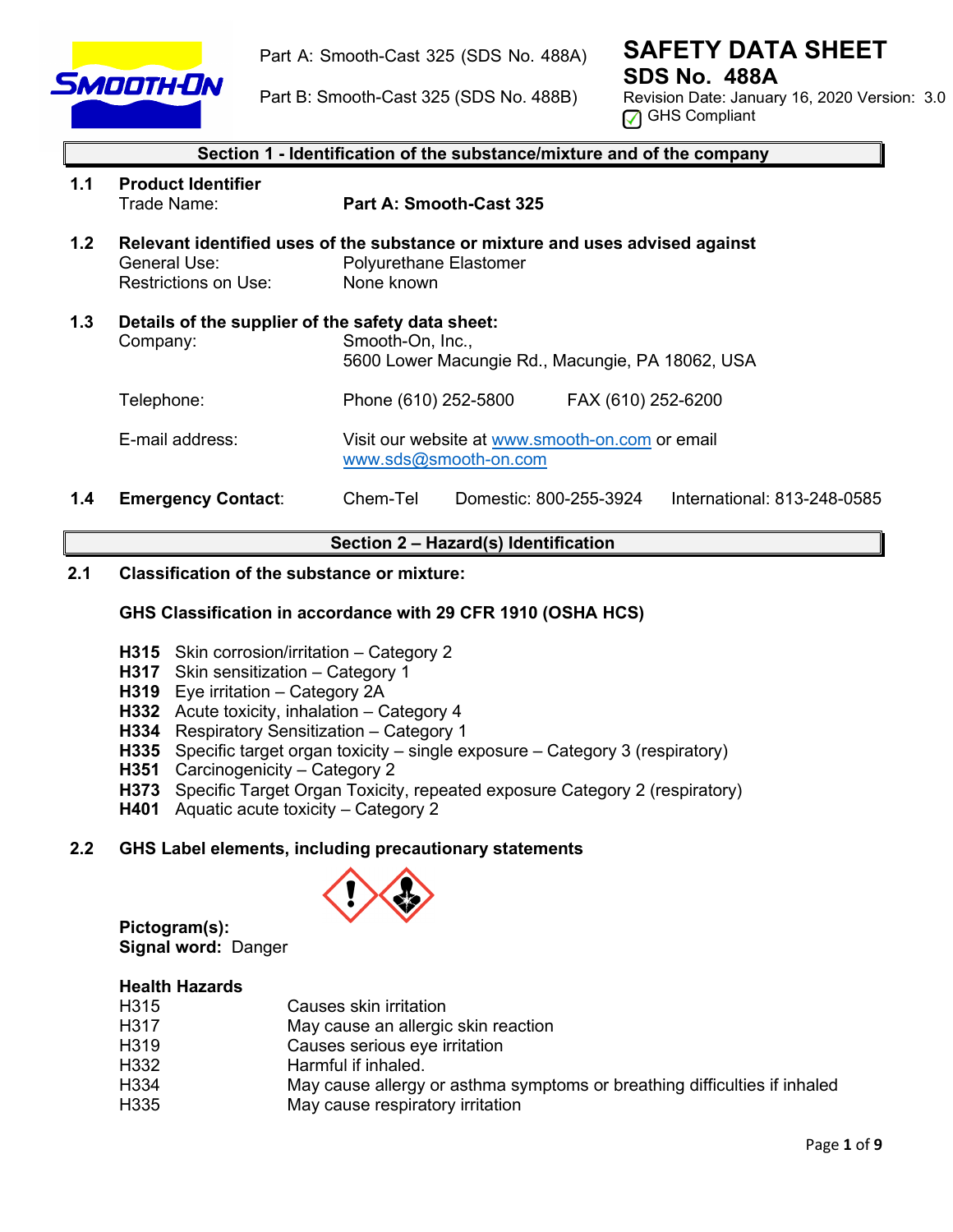| H351                          | Suspected of causing cancer.                                                           |  |  |  |  |
|-------------------------------|----------------------------------------------------------------------------------------|--|--|--|--|
| H373                          | May cause damage to organs through prolonged or repeated exposure.                     |  |  |  |  |
| <b>Environmental Hazards</b>  |                                                                                        |  |  |  |  |
| H401                          | Toxic to aquatic life.                                                                 |  |  |  |  |
| <b>General Precautions</b>    |                                                                                        |  |  |  |  |
| P101                          | If medical advice is needed, have product container or label at hand.                  |  |  |  |  |
| P <sub>102</sub>              | Keep out of reach of children.                                                         |  |  |  |  |
| P <sub>103</sub>              | Read label before use.                                                                 |  |  |  |  |
| <b>Prevention Precautions</b> |                                                                                        |  |  |  |  |
| P201                          | Obtain special instructions before use.                                                |  |  |  |  |
| P202                          | Do not handle until all safety precautions have been read and understood.              |  |  |  |  |
| P260                          | Do not breathe dust/fume/gas/mist/vapors/spray.                                        |  |  |  |  |
| P261                          | Avoid breathing dust/fume/gas/mist/vapors/spray.                                       |  |  |  |  |
| P264                          | Wash skin thoroughly after handling.                                                   |  |  |  |  |
| P271                          | Use only outdoors or in a well-ventilated area.                                        |  |  |  |  |
| P272                          | Contaminated work clothing should not be allowed out of the workplace.                 |  |  |  |  |
| P280                          | Wear protective gloves/protective clothing/eye protection/face protection.             |  |  |  |  |
| P284                          | [In case of inadequate ventilation] wear respiratory protection.                       |  |  |  |  |
| <b>Response Precautions</b>   |                                                                                        |  |  |  |  |
| $P302 + P352$                 | IF ON SKIN: Wash with plenty of soap and water.                                        |  |  |  |  |
| $P304 + P340$                 | IF INHALED: Remove person to fresh air and keep comfortable for                        |  |  |  |  |
|                               | breathing.                                                                             |  |  |  |  |
|                               | P305 + P351 + P338 IF IN EYES: Rinse cautiously with water for several minutes. Remove |  |  |  |  |
|                               | contact lenses, if present and easy to do. Continue rinsing.                           |  |  |  |  |
| $P308 + P311$                 | IF exposed or concerned: Call a POISON CENTER/doctor/physician.                        |  |  |  |  |
| P312                          | Call a POISON CENTER or doctor/physician if you feel unwell.                           |  |  |  |  |
| P314                          | Get medical advice/attention if you feel unwell.                                       |  |  |  |  |
| $P332 + P313$                 | IF SKIN irritation occurs: Get medical advice/attention.                               |  |  |  |  |
| $P362 + P364$                 | Take off contaminated clothing and wash it before reuse.                               |  |  |  |  |
| <b>Storage Precautions</b>    |                                                                                        |  |  |  |  |
| P403 + P233                   | Store in a well-ventilated place. Keep container tightly closed.                       |  |  |  |  |
| P405                          | Store locked up.                                                                       |  |  |  |  |
| <b>Disposal Precautions</b>   |                                                                                        |  |  |  |  |
| P <sub>501</sub>              | Dispose of contents/container according to local, state and federal laws.              |  |  |  |  |

**2.3 Hazards not otherwise classified (HNOC) or not covered by GHS** – none known This product contains a chemical known to be hazardous according to California Safe Drinking Water and Toxic Enforcement Act of 1986 (Proposition 65). (See also Section 3 and 15)

| Section 3 - Composition / Information on Ingredients |  |
|------------------------------------------------------|--|
|------------------------------------------------------|--|

# **3.1 Substances/Mixtures**

The following ingredients are hazardous according to Regulation 2012 OSHA Hazard Communication Standard: 29 CFR 1910.1200:

| <b>Chemical name</b>                       | CAS-No.        | <b>Concentration</b> |
|--------------------------------------------|----------------|----------------------|
| 4,4' Methylene bis(phenylisocyanate) (MDI) | $101 - 68 - 8$ | $25 - 40$            |
| Polymethylene polyphenyl isocyanates       | 9016-87-9      | $45 - 65$            |
| Butyl benzyl phthalate                     | 85-68-7        | $5 - 15$             |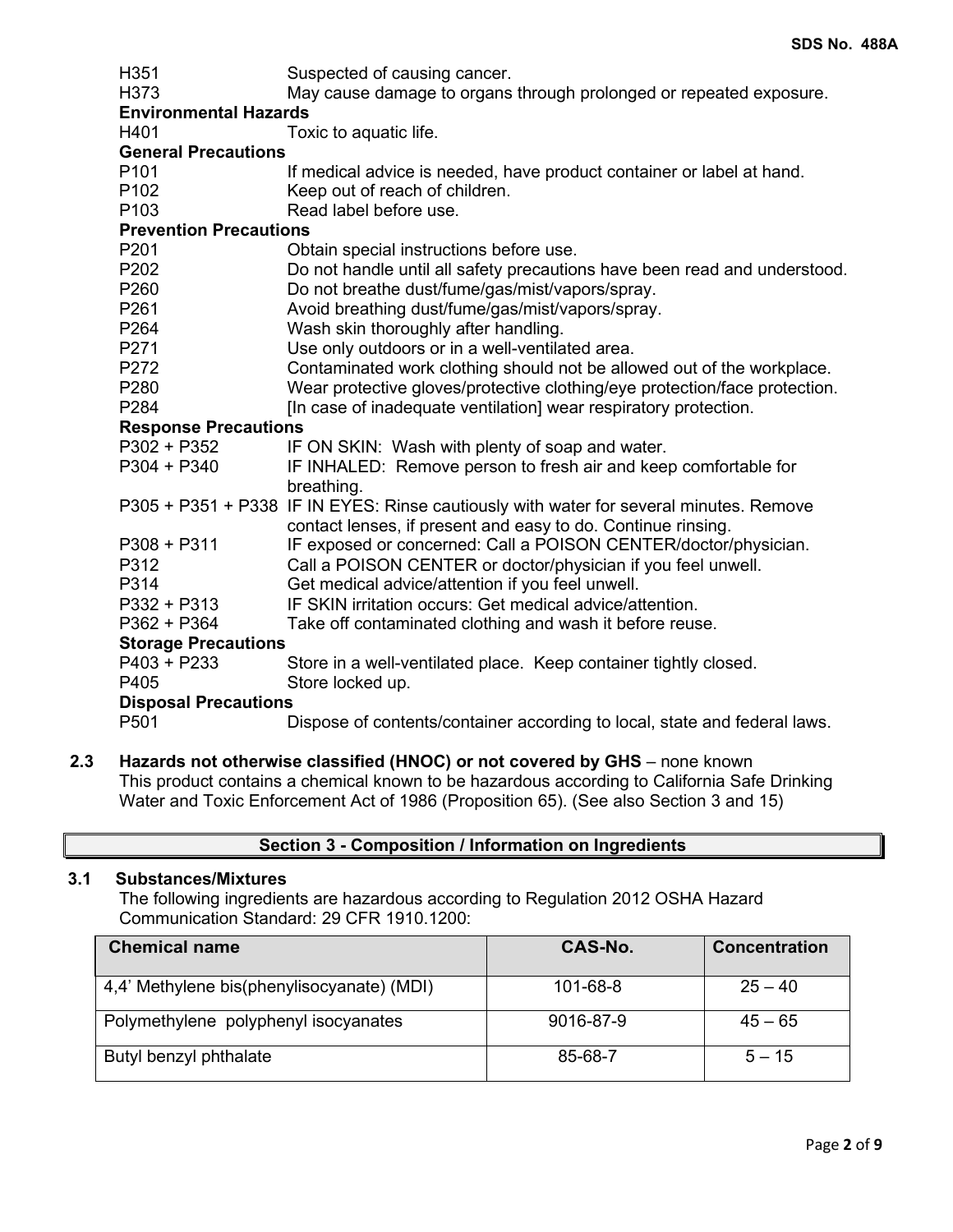#### **4.1 Description of first aid measures**

#### **Inhalation**

Remove source(s) of contamination and move victim to fresh air. If breathing has stopped, give artificial respiration, then oxygen if needed. Contact physician immediately.

#### **Eye Contact**

Flush eyes with plenty of water occasionally lifting the upper and lower eyelids. Check and remove any contact lenses if safe to do so. Continue to rinse for at least 15 minutes. If irritation develops, seek medical attention.

#### **Skin Contact**

In case of skin contact, wash thoroughly with soap and water. Continue to rinse for at least 15 minutes. Chemical burns must be treated promptly by a physician.

#### **Ingestion**

Do not induce vomiting unless instructed by a physician. Never give anything by mouth to an unconscious person. If material has been swallowed and the exposed person is conscious, give small quantities of water to drink. Stop if the exposed person feels sick as vomiting may be dangerous. if vomiting occurs, the head should be kept low so that vomit does not enter the lungs.

#### **4.2 Most important symptoms and effects, both acute and delayed**

In case of inhalation of decomposition products in a fire, symptoms may be delayed. The exposed person may need to be kept under medical surveillance for 48 hours.

**4.3 Indication of any immediate medical attention and specific treatment needed, if necessary.** None Known.

#### **Section 5 - Fire-Fighting Measures**

# **5.1 Extinguishing Media**

Water Fog, Dry Chemical, and Carbon Dioxide Foam

# **5.2 Special hazards arising from the substance or mixture**

In a fire or if heated, a pressure increase will occur, and the container may burst.

#### **5.3 Advice for firefighters**

Use water spray to cool fire-exposed surfaces and to protect personnel. Shut off "fuel" to fire. If a leak or spill has not ignited, use water spray to disperse the vapors. Either allow fire to burn under controlled conditions or extinguish with foam or dry chemical. Try to cover liquid spills with foam. Because fire may produce toxic thermal decomposition products, wear a self-contained breathing apparatus (SCBA) with a full-face piece operated in pressure demand or positive-pressure mode.

#### **Section 6 - Accidental Release Measures**

# **6.1 Personal precautions, protective equipment and emergency procedures**

Only properly protected personnel should remain in the spill area; dike and contain spill. Stop or reduce discharge if it can be done safely**.**

#### **6.2 Environmental precautions**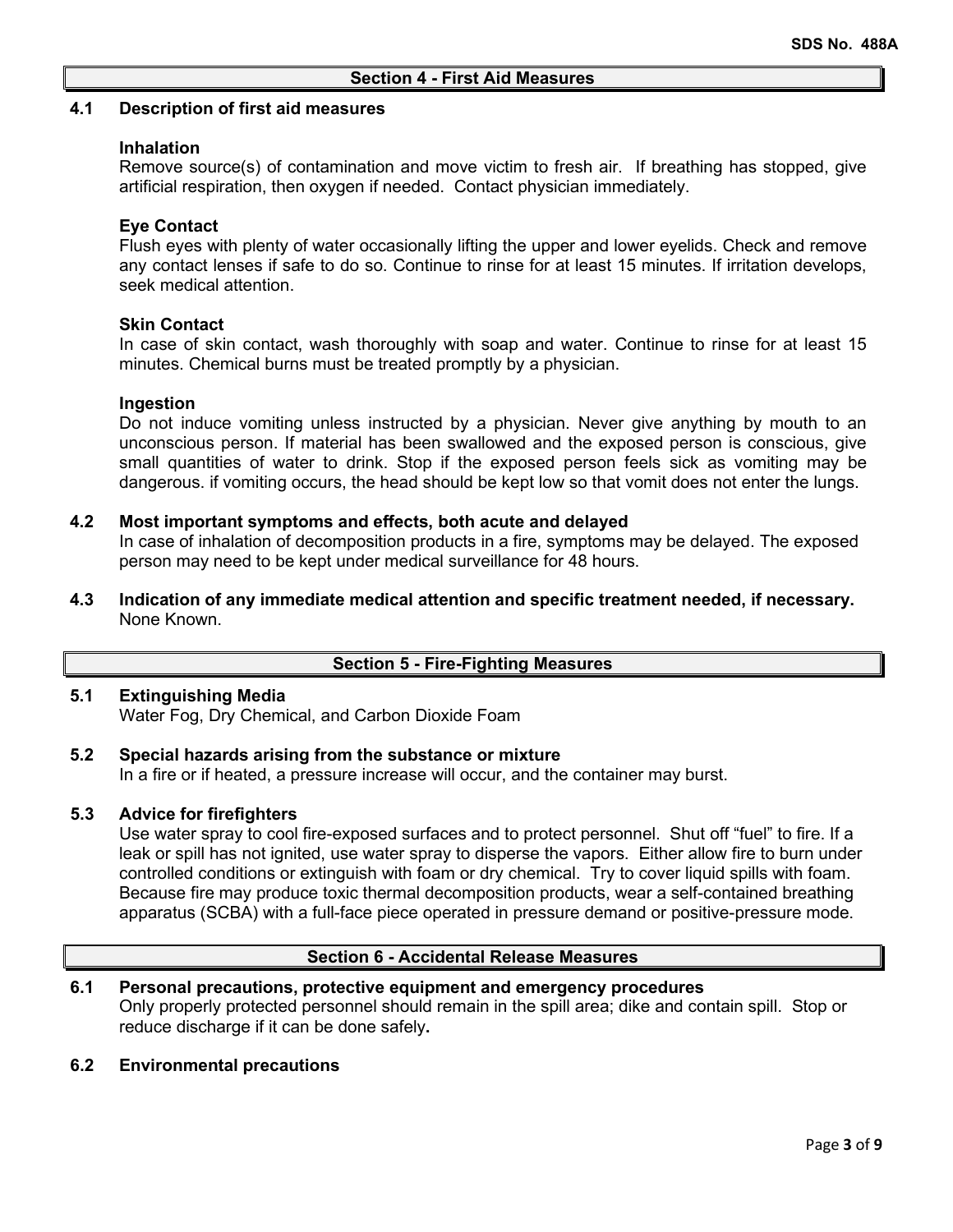Stop spill/release if it can be done safely. Prevent spilled material from entering sewers, storm drains or unauthorized drainage systems and natural waterways by using sand, earth, or other appropriate barriers.No special environmental precautions required.

# **6.3 Methods and material for containment and cleaning up**

Put on appropriate protective gear including NIOSH/MSHA approved self-contained breathing apparatus, rubber boots and heavy rubber gloves. Dike and contain spill; absorb or scrape up excess into suitable container for disposal; wash area with dilute ammonia solution. Stop or reduce discharge if it can be done safely**.** Follow applicable OSHA regulations (29 CFR 1910.120) for disposal.

# **6.4 Reference to other sections**

See Section 3 for list of Hazardous Ingredients; Sections 8 for Exposure Controls; and Section 13 for Disposal.

# **Section 7 - Handling and Storage**

# **7.1 Precautions for safe handling**

Use good general housekeeping procedures. Wash hands after use. Do not get in eyes, on skin or on clothing. Do not breathe vapors or mists. Use good personal hygiene practices.

# **7.2 Conditions for safe storage, including any incompatibilities**

Keep container(s) tightly closed and properly labeled. Store in cool, dry, well ventilated place away from heat, direct sunlight, strong oxidizers and any incompatibles. Store in approved containers and protect against physical damage. Keep containers securely sealed when not in use. Indoor storage should meet local standards and appropriate fire codes. Containers that have been opened must be carefully resealed to prevent leakage. Empty containers retain residue and may be dangerous. Avoid water contamination.

# **7.3 Specific end use(s)**

These precautions are for room temperature handling. Other uses including elevated temperatures or aerosol/spray applications may require added precautions.

# **Section 8 - Exposure Controls / Personal Protection**

# **8.1 Control parameters**

# **Components with workplace control parameters**

| <b>Component</b>            | CAS-No.   | <b>Control</b>         | <b>Value</b> | <b>Basis</b>     |
|-----------------------------|-----------|------------------------|--------------|------------------|
|                             |           | <b>Parameters</b>      |              |                  |
| 4,4' Methylene              |           | $0.02$ ppm $0.2$ mg/m3 |              |                  |
| bis(phenylisocyanate) (MDI) | 101-68-8  |                        | <b>CLV</b>   | <b>OSHA PEL</b>  |
|                             |           |                        |              |                  |
|                             |           | $0.005$ ppm            | TWA          | <b>ACGIH TLV</b> |
| Polymethylene<br>polyphenyl | 9016-87-9 | $0.02$ ppm $0.2$ mg/m3 | <b>CLV</b>   | <b>OSHA PEL</b>  |
| isocyanates                 |           |                        |              |                  |
|                             |           | $0.005$ ppm            | <b>TWA</b>   | <b>ACGIH TLV</b> |

# **8.2 Exposure controls**

# **Respiratory Protection**

Respiratory protection is not normally required when using this product with adequate local exhaust ventilation. Where risk assessment shows air-purifying respirators are appropriate, follow OSHA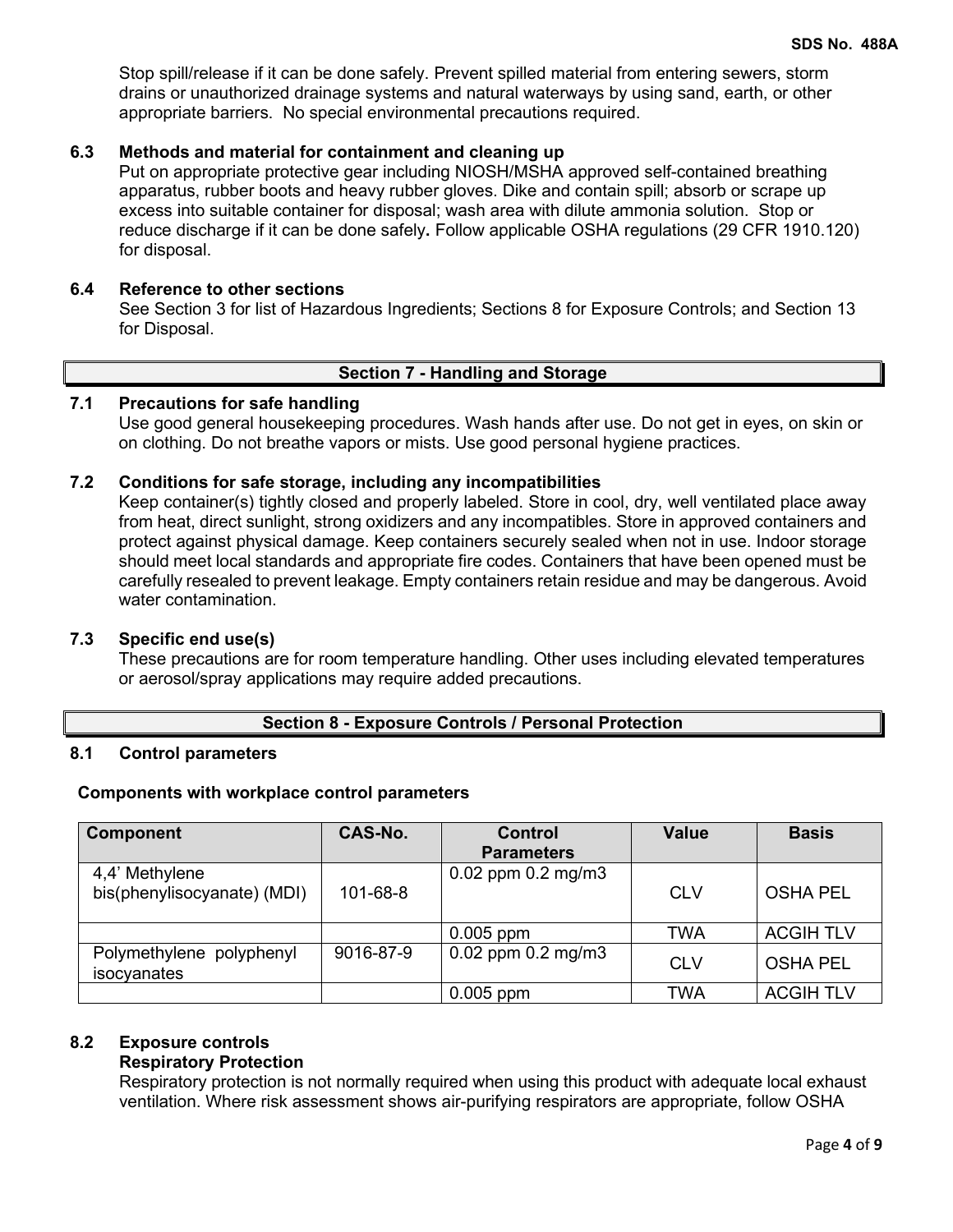respirator regulations 29 CFR 1910.134 and European Standards EN 141, 143 and 371; wear an MSHA/NIOSH or European Standards EN 141, 143 and 371 approved respirators equipped with appropriate filter cartridges as a backup to engineering controls.

#### **Hand Protection**

Wear any liquid-tight gloves such as butyl rubber, neoprene or PVC.

#### **Eye Protection**

Safety glasses with side shields per OSHA eye- and face-protection regulations 29 CFR 1910.133 and European Standard EN166. Contact lenses are not eye protective devices. Appropriate eye protection must be worn instead of, or in conjunction with contact lenses.

#### **Other Protective Clothing/Equipment**

Additional protective clothing or equipment is not normally required. Provide eye bath and safety shower.

#### **Comments**

Never eat, drink, or smoke in work areas. Practice good personal hygiene after using this material, especially before eating, drinking, smoking, using the toilet, or applying cosmetics. Wash thoroughly after handling.

**Section 9 - Physical and Chemical Properties**

# **9.1 Information on basic physical and chemical properties**

| Appearance:                       | Liquid         | Vapor pressure:             | No data                  |
|-----------------------------------|----------------|-----------------------------|--------------------------|
| Odor:                             | Musty          | Vapor density (Air=1):      | >1                       |
| pH:                               | No data        | <b>Evaporation rate:</b>    | No data                  |
| <b>Flash Point:</b>               | $>390^\circ$ F | <b>Solubility in water:</b> | Insoluble                |
|                                   |                | <b>Specific Gravity</b>     |                          |
| Melting / freezing point:         | $37^{\circ}$ F | $(H2O=1, at 4 °C):$         | 1.2                      |
| Low / high boiling point:         | $>390^\circ F$ | <b>Relative density:</b>    | No data                  |
| <b>Upper flammability limits:</b> | No data        | % Volatile:                 | $0\%$ (v/v), $0\%$ (w/w) |
| <b>Lower flammability limits:</b> | No data        | <b>Viscosity:</b>           | 600 centipoise           |

#### **Section 10 - Stability and Reactivity**

#### **10.1 Reactivity**

No hazardous reactions if stored and handled as prescribed/indicated., No corrosive effect on metal. Not fire propagating.

#### **10.2 Chemical stability**

These products are stable at room temperature in closed containers under normal storage and handling conditions.

# **10.3 Possibility of hazardous reactions**

Hazardous polymerization cannot occur

- **10.4 Conditions to avoid** None known
- **10.5 Incompatible materials** Strong bases and acids
- **10.6 Hazardous decomposition products**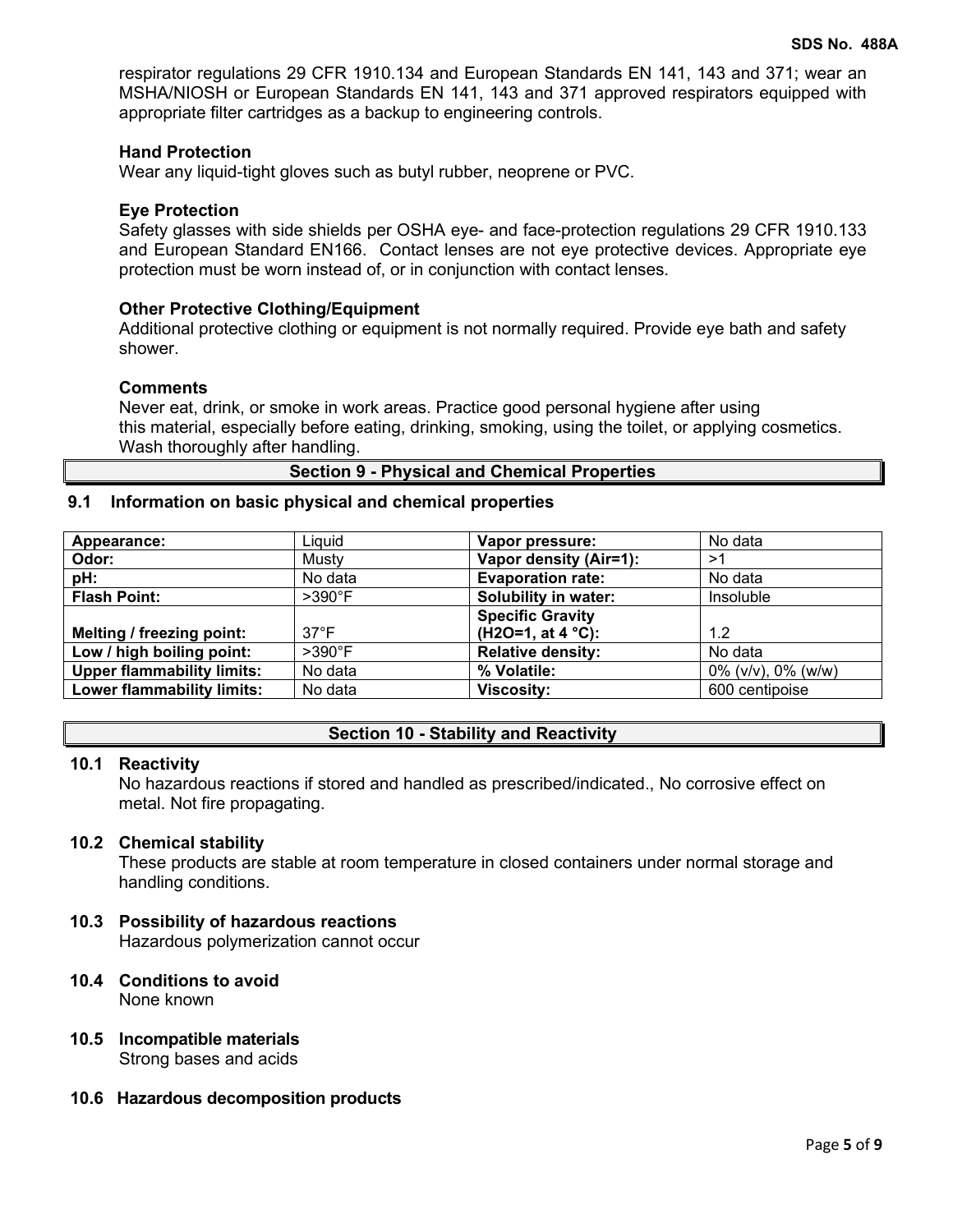Thermal oxidative decomposition can produce carbon oxides, gasses/vapors, and traces of incompletely burned carbon compounds.

# **Section 11- Toxicological Information**

# **11.1 Information on toxicological effects**

Information extrapolated based on individual component data. Assessment of irritating effects: irritating to eyes, respiratory system and skin. Skin contact may result in dermatitis, either irritative or allergic.

#### **Acute Toxicity**

LD50 oral (rat): > 6,150 mg/kg LC50 inhalation (rat):  $> 6.2$  mg/l LD50 dermal (rabbit): > 28,900 mg/kg

#### **Skin Corrosion/Irritation**

Draize test (rabbit): irritating (based on MDI)

#### **Serious Eye Damage/Irritation**

Draize test (rabbit): irritating (based on MDI)

# **Respiratory/Skin Sensitization**

Buehler test (guinea pig): sensitizing Mouse Local Lymph Node Assay (LLNA): sensitizing, can cause skin sensitization. Studies in animals suggest that dermal exposure may lead to pulmonary sensitization. However, the relevance of this result for humans is unclear.

#### **Germ Cell Mutagenicity**

No data available.

**Carcinogenicity:** A carcinogenic potential cannot be excluded after prolonged exposure to severely irritating concentrations. These effects are not relevant to humans at occupational levels of exposure. OECD Guideline 453 rat inhalation 0, 0.2, 1, 6 mg/m3 result: lung tumors.

- IARC: 3 Group 3: Not classifiable as to its carcinogenicity to humans (MDI and butyl benzyl phthalate).
- NTP: No component of this product at levels greater than or equal to 0.1% is identified as a carcinogen or potential carcinogen by NTP
- OSHA: No component of this product at levels greater than or equal to 0.1% is identified as a carcinogen or potential carcinogen by OSHA.

#### **Reproductive Toxicity**

Repeated inhalation uptake of the substance did not cause damage to the reproductive organs. Assessment of teratogenicity showed that the substance did not cause malformations in animal studies, however toxicity to development was observed at high doses that were toxic to the parental animals.

# **Specific Target Organ Toxicity – Single Exposure**

Causes temporary irritation of the respiratory tract

#### **Specific Target Organ Toxicity – Repeated Exposure** No data available.

**Aspiration Hazard**

No data available.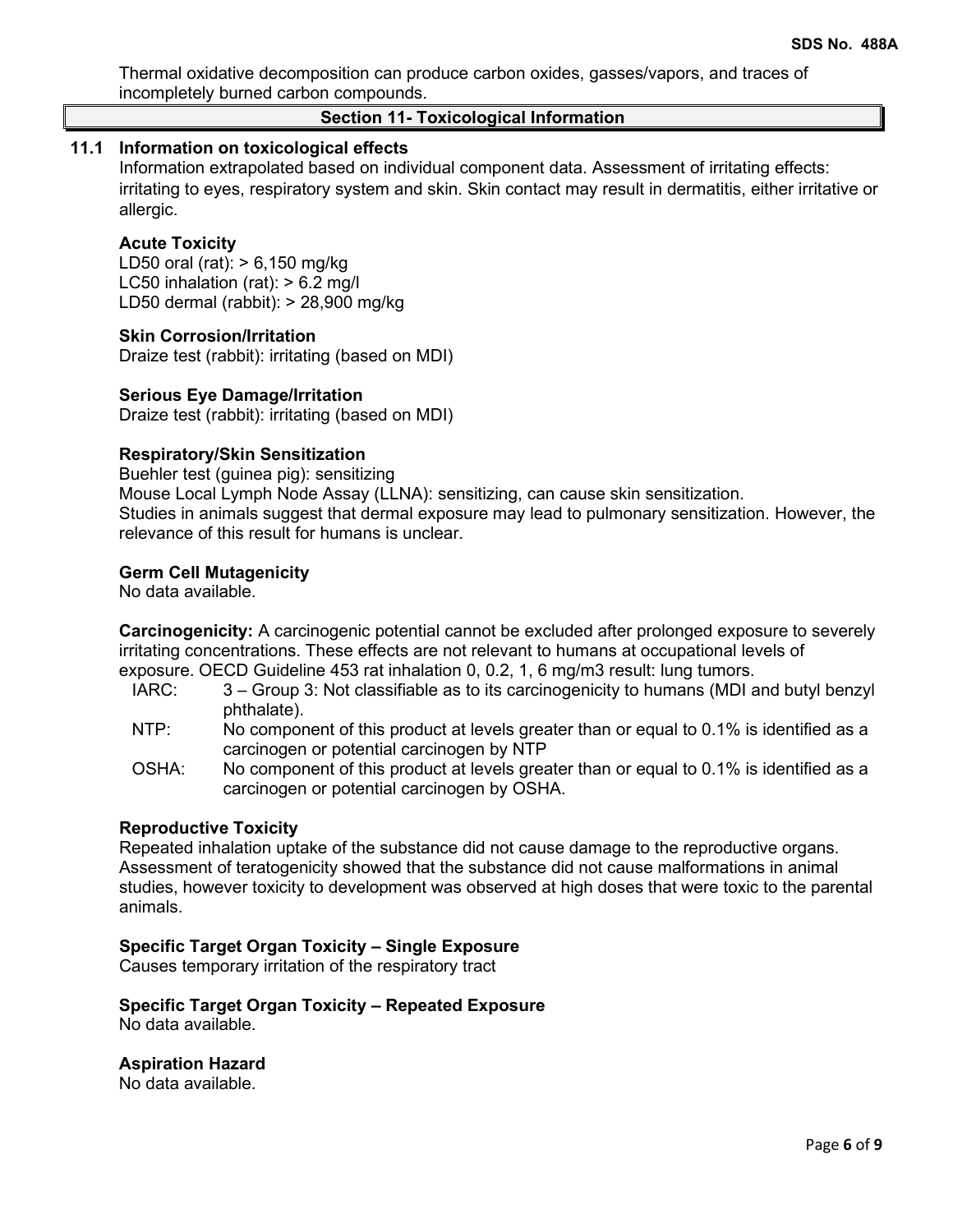#### **Chronic Exposure** NOAEL: 0.6 mg/m3; LOAEL: 3 mg/m3 **Potential Health Effects – Miscellaneous** No data available.

# **Section 12 - Ecological Information**

# **12.1 Toxicity**

LC0 (96 h): > 1,000 mg/l, *Brachydanio rerio* (OECD Guideline 203, static) EC50 (24 h): > 1,000 mg/l, *Daphnia magna* (OECD Guideline 202, part 1, static) EC0 (72 h): 1,640 mg/l (growth rate), *Scenedesmus subspicatus*, (OECD Guideline 201, static LC50 (96 h): 17 mg/l, *Lepomis macrochirus* NOEC (96 h): 4.8 mg/l, *Oncorhynchus mykiss* LC50, flow through (96 h): 21 mg/l *Pimephales promelas*

# **12.2 Persistence and Degradability**

Poorly biodegradable (0% BOD OECD Guideline 302 C). This product is unstable in water. The elimination data also refer to products of hydrolysis.

# **12.3 Bioaccumulative Potential**

Significant accumulation in organisms is not to be expected. Bioconcentration factor 200 (28 d) *Cyprinus carpio* (OECD Guideline 305 E).

#### **12.4 Mobility in Soil**

Adsorption to solid soil phase is not expected.

#### **12.6 Other Adverse Effects**

No data available

#### **Section 13 - Disposal Considerations**

# **13.1 Waste treatment methods**

Under Resource Conservation and Recovery Act (RCRA) it is the responsibility of the user of the product to determine at the time of disposal whether the product meets RCRA criteria for hazardous waste as defined in 40 CFR Part 261. Waste management should be in full compliance with federal, state and local laws. Regulations may vary in various locations. Waste characterizations and compliance with applicable laws are the responsibility solely of the waste generator.

#### **Container disposal**

Steel drums must be emptied and can be sent to a licensed drum reconditioner for reuse, a scrap metal dealer or an approved landfill. Do not attempt to refill or clean containers since residue is difficult to remove. Under no circumstances should empty drums be burned or cut open with gas or electric torch as toxic decomposition products may be liberated. Do not reuse empty containers.

# **Section 14 - Transport Information**

# **Not regulated by DOT:**

|                          | <b>Land transport</b><br>(DOT) | Sea transport<br>(IMDG)     | Air transport<br>(ICAO/IATA) |
|--------------------------|--------------------------------|-----------------------------|------------------------------|
| UN number:               |                                | 3082                        | 3082                         |
| UN proper shipping name: |                                | Environmentally             | Environmentally              |
|                          |                                | hazardous substance,        | hazardous substance,         |
|                          |                                | liquid n.o.s. (butyl benzyl | liquid n.o.s. (butyl benzyl  |
|                          |                                | phthalate mixture)          | phthalate mixture)           |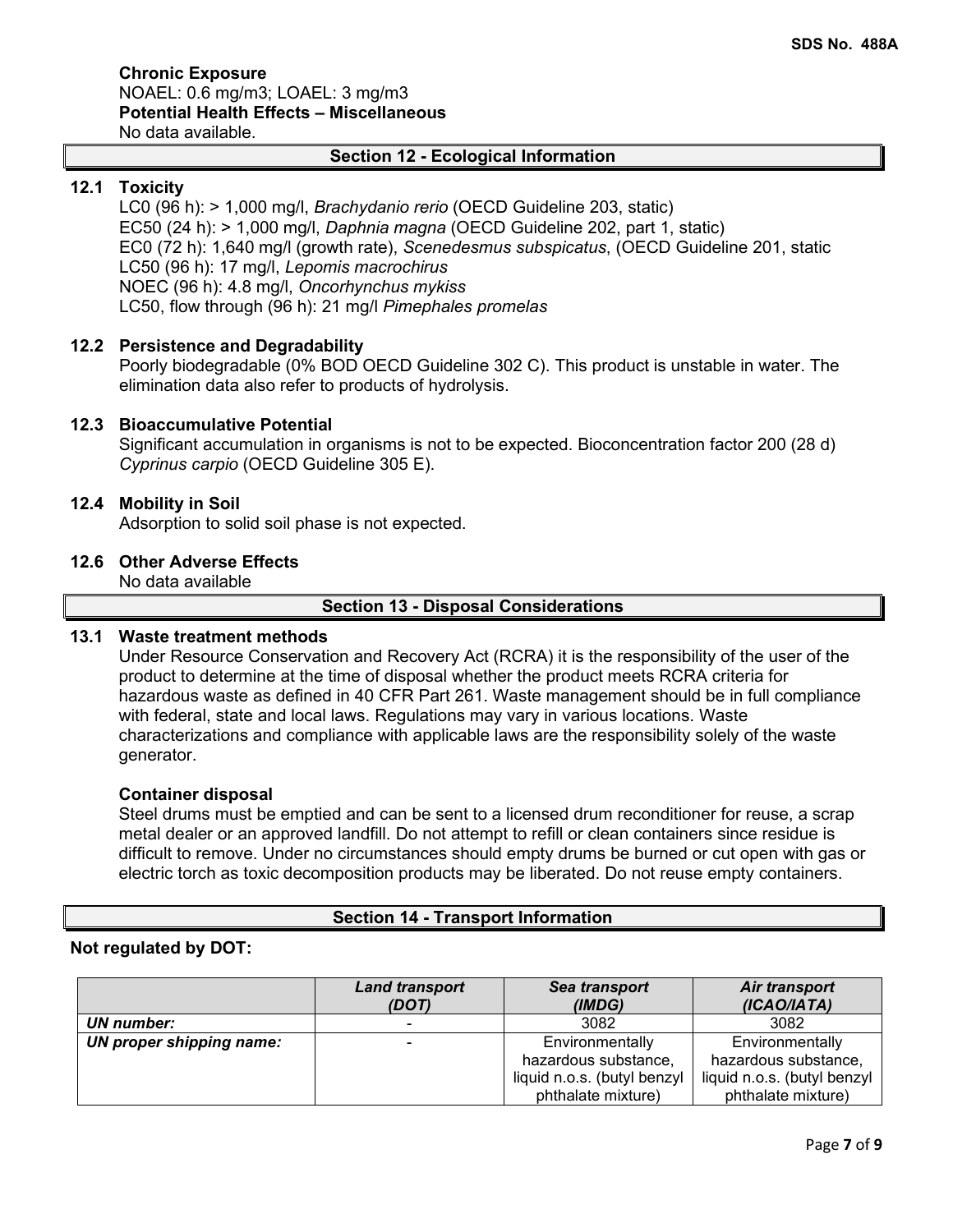| Transport hazard class(s):                |  |                  |                         |  |
|-------------------------------------------|--|------------------|-------------------------|--|
| Packing group:                            |  |                  |                         |  |
| <b>Environmental hazards:</b>             |  | Marine Pollutant | <b>Marine Pollutant</b> |  |
| <b>Special precautions for user: none</b> |  |                  |                         |  |

*Transport in bulk according to Annex II of MARPOL73/78 and the IBC Code:* none

# **Section 15 - Regulatory Information**

#### **15.1 Safety health and environmental regulations/legislation specific for the substance or mixture:**

**REACH: Regulation (EC) No 1907/2006 of The European Parliament and of The Council of December 2006 (including amendments and corrigenda as of 17 February 2016)** This product is subject to regulation under REACH. The product contains the following ingredient(s) listed on either the Candidate List or Authorization List for Substances of Very High Concern (SVHC):

Butyl benzyl phthalate 85-68-7

# **In the United States (EPA Regulations) TSCA Inventory Status (40 CFR710)**

All components of this formulation are listed in the TSCA Inventory. No component of this formulation has been determined to be subject to manufacturing or use restrictions under the Significant New Use Rules (SNURs).

# **CERCLA Hazardous Substance List (40 CFR 302.4)**

None known.

# **SARA 302 Components**

No chemicals in this material are subject to the reporting requirements of SARA Title III, Section 302.

#### **Superfund Amendments and Reauthorization Act of 1986 Title lll (Emergency Planning and community Right-to-Know Act of 1986) Sections 311 and 312** Immediate (Acute), Delayed (Chronic)

# **Superfund Amendments and Reauthorization Act of 1986 Title lll (Emergency Planning and Community Right-to-Know Act of 1986) Section 313**

| <b>Chemical name</b>                       | CAS-No.   | <b>Concentration</b> |
|--------------------------------------------|-----------|----------------------|
| 4,4' Methylene bis(phenylisocyanate) (MDI) | 101-68-8  | $25 - 40$            |
| Polymethylene polyphenyl isocyanates       | 9013-87-9 | $45 - 65$            |

# **KEEP OUT OF REACH OF CHILDREN**



**WARNING:** This product can expose you to chemicals including Butyl benzyl phthalate (CAS 85-68-7), which is known to the State of California to cause cancer, birth defects or other reproductive harm. For more information go to [www.P65Warnings.ca.gov](http://www.p65warnings.ca.gov/)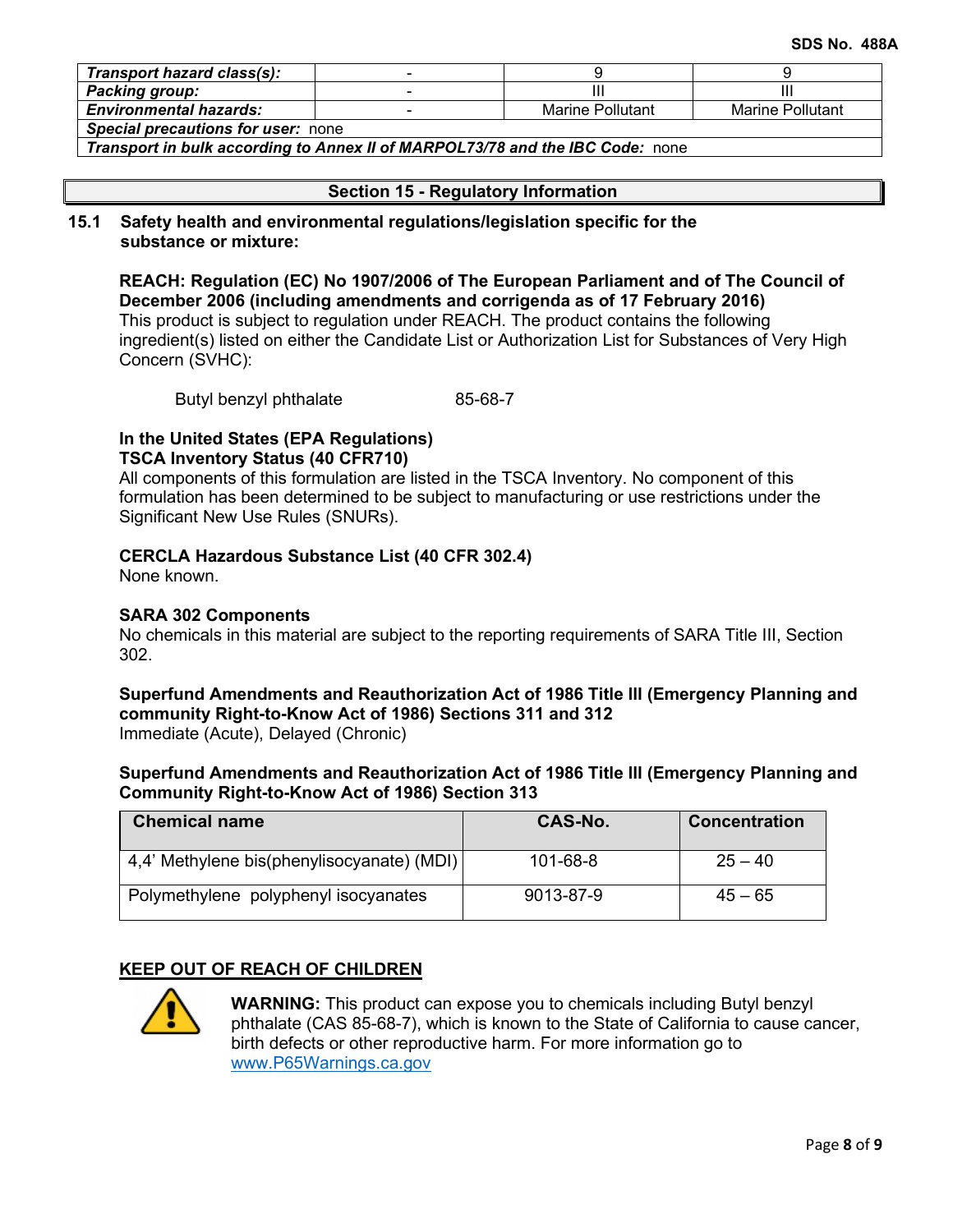# **15.2 Chemical safety assessment**

No chemical safety assessment has been carried out for this substance/mixture by the supplier.



#### **Abbreviations and acronyms**

ACGIH-American Conference of Governmental Industrial Hygienists; ANSI-American National Standards Institute; Canadian TDG-Canadian Transportation of Dangerous Goods; CAS-Chemical Abstract Service; Chemtrec-Chemical Transportation Emergency Center (US); CHIP-Chemical Hazard Information and Packaging; DSL-Domestic Substances List; EC-Equivalent Concentration; EH40 (UK)-HSE Guidance Note EH40 Occupational Exposure Limits; EPCRA-Emergency Planning and Community Right-To-Know Act; ESL-Effects screening levels; GHS-Globally Harmonized System of Classification and Labelling of Chemicals; HMIS-Hazardous Material Information Service; IATA-International Air Transport Association; IMDG-International Maritime Dangerous Goods Code; LC-Lethal Concentration; LD-Lethal Dose; NFPA-National Fire Protection Association; OEL-Occupational Exposure Limit; OSHA-Occupational Safety and Health Administration, US Dept. of Labor; PEL-Permissible Exposure Limit; SARA (Title III)-Superfund Amendments and Reauthorization Act; SARA 313-Superfund Amendments and Reauthorization Act, Section 313; SCBA-Self-Contained Breathing Apparatus; STEL-Short Term Exposure Limit; TCEQ-Texas Commission on Environmental Quality; TLV-Threshold Limit Value; TSCA-Toxic Substances Control Act Public Law 94-469; TWA-Time Weighted Value; US DOT-US Department of Transportation; WHMIS-Workplace Hazardous Materials Information System.

#### **Disclaimer**

The information contained in this Safety Data Sheet (SDS) is considered accurate as of the version date. However, no warranty is expressed or implied regarding the accuracy of the data. Since the use of this product is not within the control of Smooth-On Inc., it is the user's obligation to determine the suitability of the product for its intended application and assumes all risk and liability for its safe use.

This SDS is prepared to comply with the Globally Harmonized System of Classification and Labelling of Chemicals (GHS) as prescribed by the United States (US) Occupational Safety and Health Administration (OSHA) Hazard Communication Standard (29 CFR 1910.1200), the Canadian Workplace Hazardous Materials Information System (WHMIS), and European Union Regulation (EC) No 1907/2006 of the European Parliament and of the Council of 18 December 2006 (REACH).

Classifications of the chemical in accordance with 29 CFR 1910.1200, signal word, hazard and precautionary statement(s), symbol(s) and other information are based on listed concentration of each hazardous ingredient. Unlisted ingredients are not "hazardous" per the OSHA Hazard Communication Standard (29 CFR 1910.1200), WHMIS and EC No 1907/2006 and are considered trade secrets under US Federal Law (29 CFR and 40 CFR), Canadian Law (Health Canada Legislation), and European Union Directives.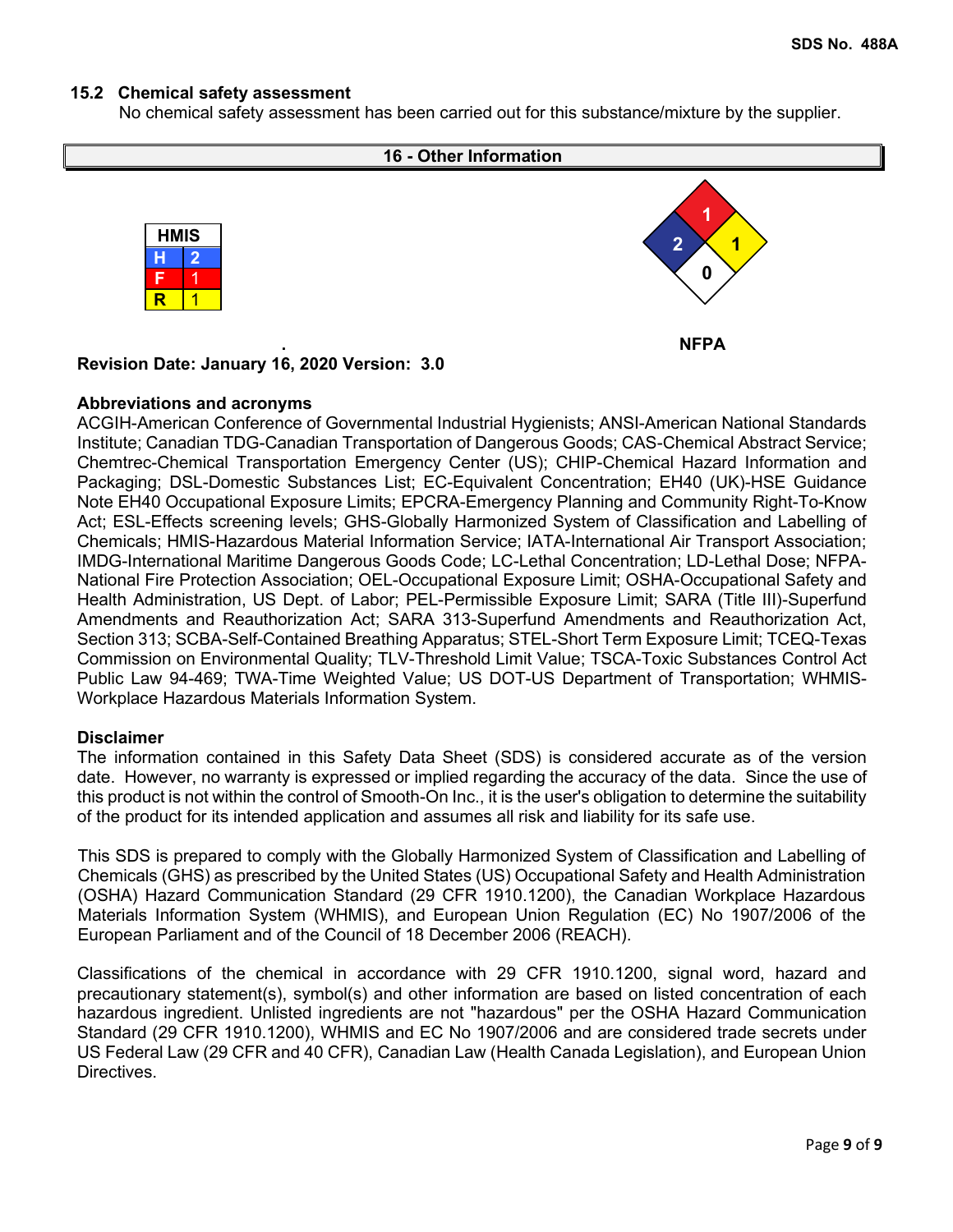

Part A: Smooth-Cast 325 (SDS No. 488A)

Part B: Smooth-Cast 325 (SDS No. 488B)

# **SAFETY DATA SHEET**

**SDS No. 488B** Revision Date: June 28, 2021 Version: 2.0

◯ GHS Compliant

|                  | Section 1 - Identification of the substance/mixture and of the company |                                                                                                                       |  |  |  |  |
|------------------|------------------------------------------------------------------------|-----------------------------------------------------------------------------------------------------------------------|--|--|--|--|
| 1.1              | <b>Product Identifier</b><br>Trade Name:                               | Part B: Smooth-Cast 325                                                                                               |  |  |  |  |
| 1.2 <sub>2</sub> | General Use:<br><b>Restrictions on Use:</b>                            | Relevant identified uses of the substance or mixture and uses advised against<br>Polyurethane Elastomer<br>None known |  |  |  |  |
| 1.3              | Details of the supplier of the safety data sheet:<br>Company:          | Smooth-On, Inc.,<br>5600 Lower Macungie Rd., Macungie, PA 18062                                                       |  |  |  |  |
|                  | Telephone:                                                             | Phone (610) 252-5800<br>FAX (610) 252-6200                                                                            |  |  |  |  |
|                  | E-mail address:                                                        | Visit our website at www.smooth-on.com or email<br>www.sds@smooth-on.com                                              |  |  |  |  |
| 1.4              | <b>Emergency Contact:</b>                                              | Chem-Tel<br>International: 813-248-0585<br>Domestic: 800-255-3924                                                     |  |  |  |  |

# **Section 2 – Hazard(s) Identification**

# **2.1 Classification of the substance or mixture**

Not a hazardous substance or mixture according to United States Occupational Safety and Health Administration (OSHA) Hazard Communication Standard (29 CFR 1910.1200), the Canadian Workplace Hazardous Materials Information System (WHMIS) and Regulation (EC) No 1272/2008 and subsequent amendments.

# **2.2 GHS Label elements, including precautionary statements Pictogram(s):** none **Signal word:** none

# **General Precautions:**

- P101: If medical advice is needed, have product container or label at hand.
- P102: Keep out of reach of children.
- P103: Read label before use.

# **2.3 Hazards not otherwise classified (HNOC) or not covered by GHS** – none

# **Section 3 - Composition / Information on Ingredients**

# **3.1 Substances**

No ingredients are hazardous according to Regulation 2012 OSHA Hazard Communication Standard 29 CFR 1910.1200 criteria.

# **Section 4 - First Aid Measures**

**4.1 Description of first aid measures Inhalation**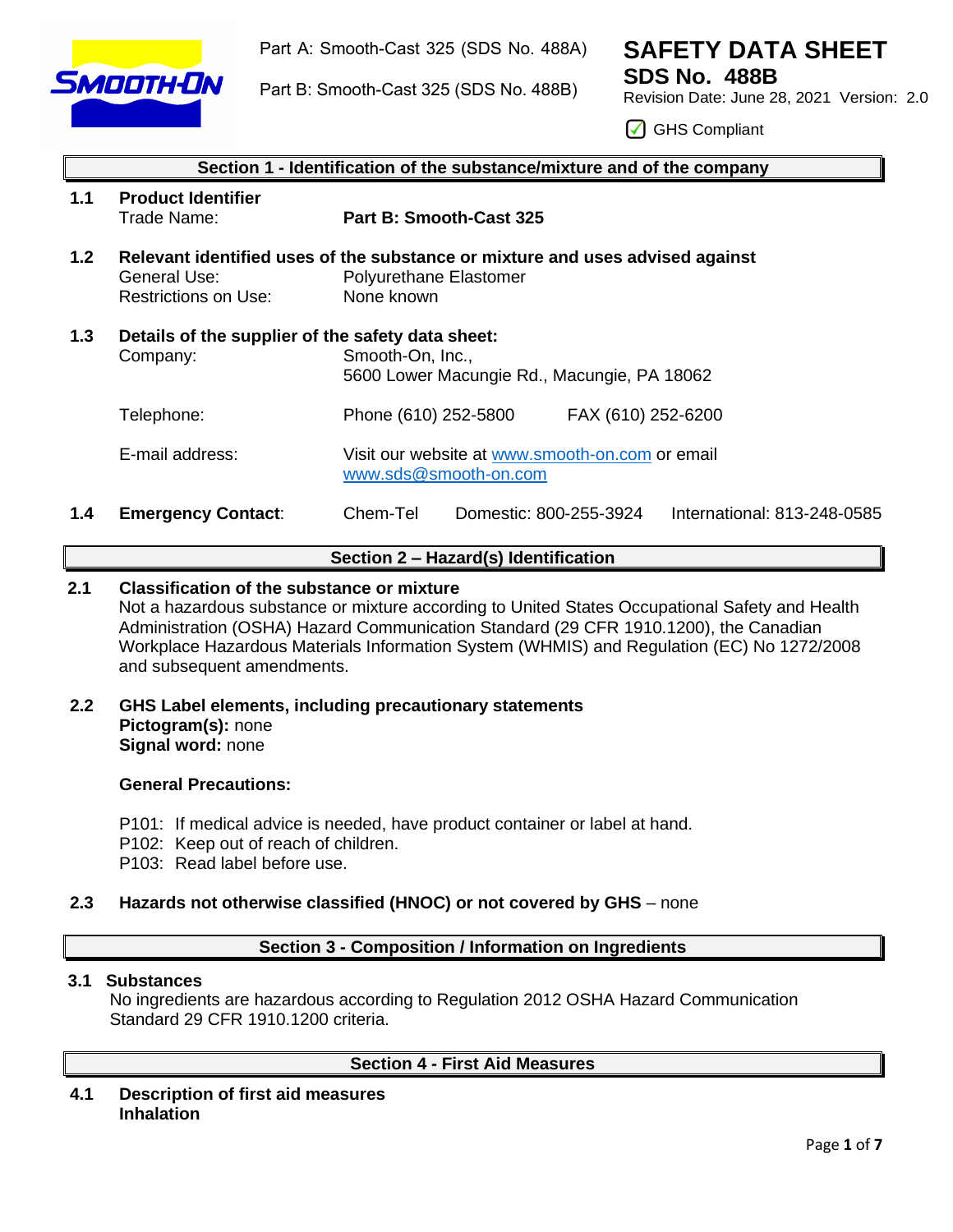Remove source(s) of contamination and move victim to fresh air. If breathing has stopped, give artificial respiration, then oxygen if needed. Contact physician immediately.

# **Eye Contact**

Flush eyes with plenty of water. If irritation persists, seek medical attention.

#### **Skin Contact**

In case of skin contact, wash thoroughly with soap and water.

#### **Ingestion**

Do not induce vomiting unless instructed by a physician. Never give anything by mouth to an unconscious person.

- **4.2 Most important symptoms and effects, both acute and delayed** None known.
- **4.3 Indication of any immediate medical attention and specific treatment needed.** None known.

# **Section 5 - Fire-Fighting Measures**

# **5.1 Extinguishing Media**

Water Fog, Dry Chemical, and Carbon Dioxide Foam

**5.2 Special hazards arising from the substance or mixture** None known.

#### **5.3 Advice for firefighters**

Use water spray to cool fire-exposed surfaces and to protect personnel. Shut off "fuel" to fire. If a leak or spill has not ignited, use water spray to disperse the vapors. Either allow fire to burn under controlled conditions or extinguish with foam or dry chemical. Try to cover liquid spills with foam. Because fire may produce toxic thermal decomposition products, wear a self-contained breathing apparatus (SCBA) with a full-face piece operated in pressure demand or positive-pressure mode.

# **Section 6 - Accidental Release Measures**

#### **6.1 Personal precautions, protective equipment and emergency procedures** Only properly protected personnel should remain in the spill area; dike and contain spill. Stop or reduce discharge if it can be done safely**.**

#### **6.2 Environmental precautions**

Stop spill/release if it can be done safely. Prevent spilled material from entering sewers, storm drains or unauthorized drainage systems and natural waterways by using sand, earth, or other appropriate barriers.No special environmental precautions required.

#### **6.3 Methods and material for containment and cleaning up**

Put on appropriate protective gear including NIOSH/MSHA approved self-contained breathing apparatus, rubber boots and heavy rubber gloves. Dike and contain spill; absorb or scrape up excess into suitable container for disposal; wash area with dilute ammonia solution. Stop or reduce discharge if it can be done safely**.** Follow applicable OSHA regulations (29 CFR 1910.120) for disposal.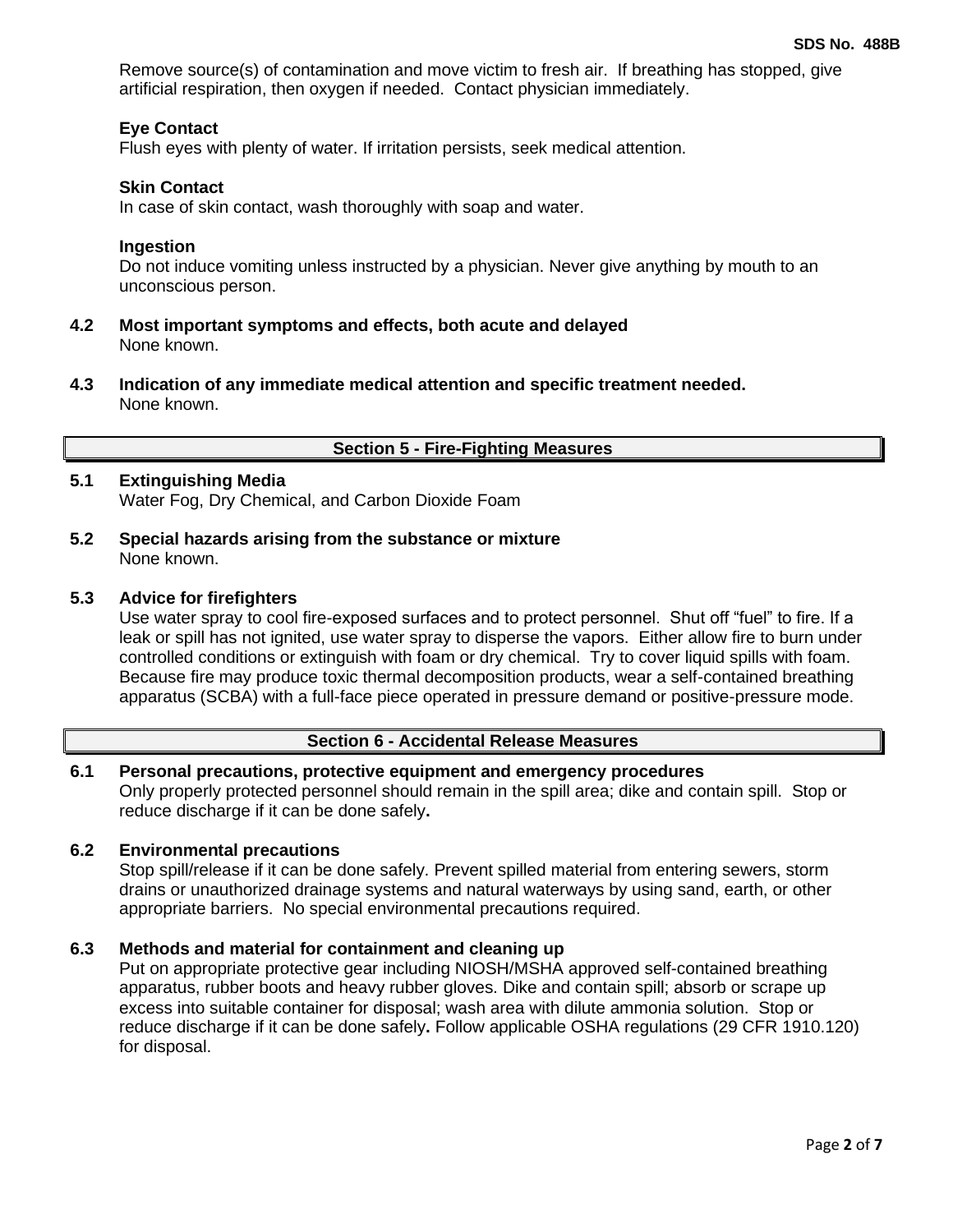# **6.4 Reference to other sections**

See Section 3 for list of Hazardous Ingredients; Sections 8 for Exposure Controls; and Section 13 for Disposal.

#### **Section 7 - Handling and Storage**

# **7.1 Precautions for safe handling**

Use good general housekeeping procedures. Wash hands after use. Do not get in eyes, on skin or on clothing. Do not breathe vapors or mists. Use good personal hygiene practices.

#### **7.2 Conditions for safe storage, including any incompatibilities**

Keep container(s) tightly closed and properly labeled. Store in cool, dry, well ventilated place away from heat, direct sunlight, strong oxidizers and any incompatibles. Store in approved containers and protect against physical damage. Keep containers securely sealed when not in use. Indoor storage should meet local standards and appropriate fire codes. Containers that have been opened must be carefully resealed to prevent leakage. Empty containers retain residue and may be dangerous. Avoid water contamination.

#### **7.3 Specific end use(s)**

These precautions are for room temperature handling. Other uses including elevated temperatures or aerosol/spray applications may require added precautions.

# **Section 8 - Exposure Controls / Personal Protection**

#### **8.1 Control parameters** None defined

#### **8.2 Exposure controls**

#### **Respiratory Protection**

Respiratory protection is not normally required when using this product with adequate local exhaust ventilation. Where risk assessment shows air-purifying respirators are appropriate, follow OSHA respirator regulations 29 CFR 1910.134 and European Standards EN 141, 143 and 371; wear an MSHA/NIOSH or European Standards EN 141, 143 and 371 approved respirators equipped with appropriate filter cartridges as a backup to engineering controls.

#### **Hand Protection**

Wear any liquid-tight gloves such as butyl rubber, neoprene or PVC.

#### **Eye Protection**

Safety glasses with side shields per OSHA eye- and face-protection regulations 29 CFR 1910.133 and European Standard EN166. Contact lenses are not eye protective devices. Appropriate eye protection must be worn instead of, or in conjunction with contact lenses.

#### **Other Protective Clothing/Equipment**

Additional protective clothing or equipment is not normally required. Provide eye bath and safety shower.

#### **Comments**

Never eat, drink, or smoke in work areas. Practice good personal hygiene after using this material, especially before eating, drinking, smoking, using the toilet, or applying cosmetics. Wash thoroughly after handling.

# **Section 9 - Physical and Chemical Properties**

# **9.1 Information on basic physical and chemical properties:**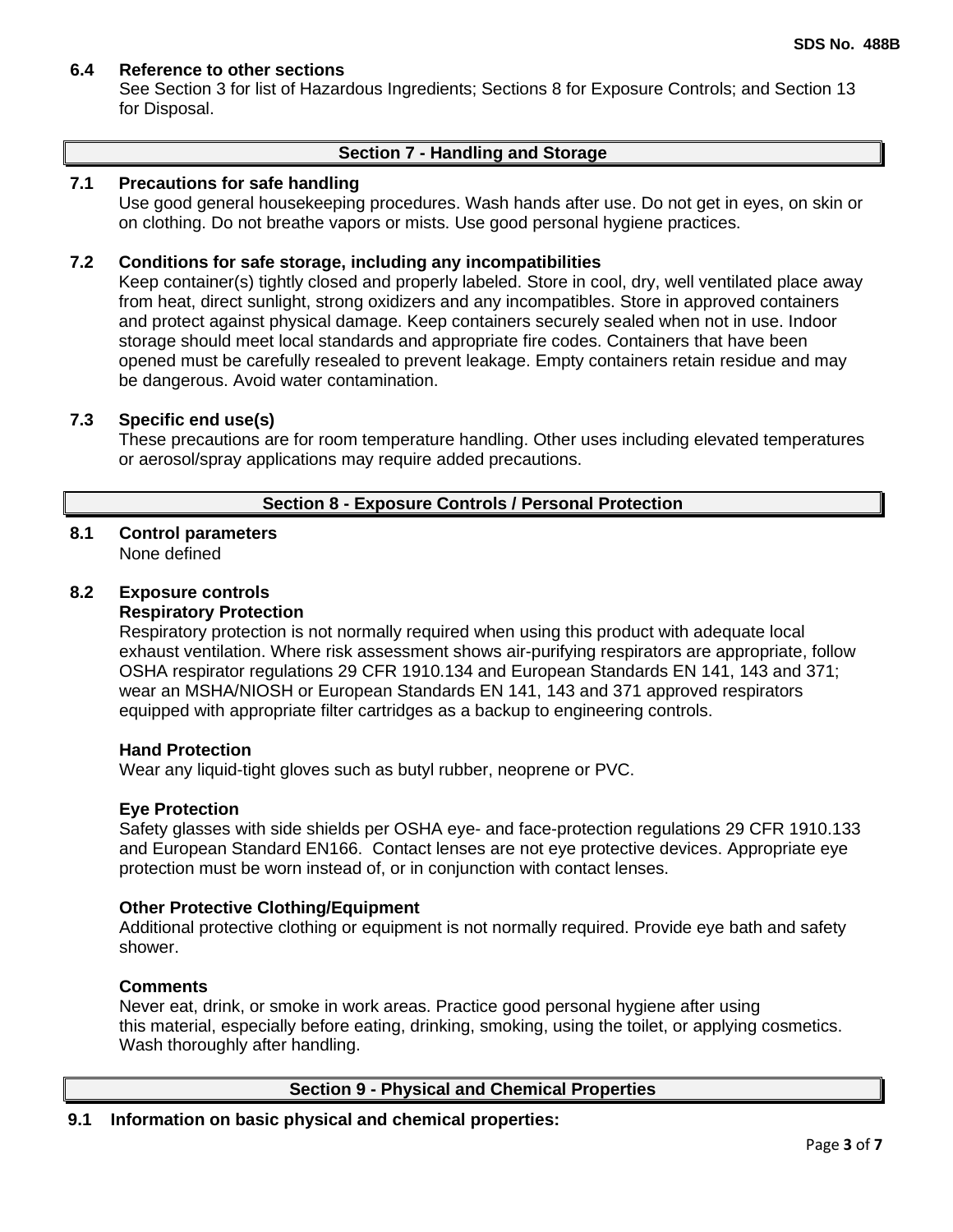| Appearance:                       | Translucent viscous liquid | Vapor pressure:                   | No data     |
|-----------------------------------|----------------------------|-----------------------------------|-------------|
| Odor:                             | Mild to sweet odor         | Vapor density (Air=1):            | >1          |
| pH:                               | No data                    | <b>Evaporation rate:</b>          | No data     |
| <b>Flash Point:</b>               | $>300$ °F                  | Solubility in water:              | Insoluble   |
|                                   |                            | <b>Specific Gravity</b>           |             |
| Melting / freezing point:         | No data                    | $(H2O=1, at 4 °C):$               | 1.07        |
| Low / high boiling point:         | No data                    | <b>Relative density:</b>          | No data     |
| <b>Upper flammability limits:</b> | No data                    | <b>Decomposition temperature:</b> | No data     |
| Lower flammability limits:        | No data                    | <b>Viscosity:</b>                 | 20K-30K cPs |
|                                   |                            |                                   |             |

#### **Section 10 - Stability and Reactivity**

# **10.1 Reactivity**

No hazardous reactions if stored and handled as prescribed/indicated., No corrosive effect on metal. Not fire propagating.

#### **10.2 Chemical stability**

These products are stable at room temperature in closed containers under normal storage and handling conditions.

#### **10.3 Possibility of hazardous reactions**

Hazardous polymerization cannot occur

#### **10.4 Conditions to avoid** None known

# **10.5 Incompatible materials**

Strong bases and acids

#### **10.6 Hazardous decomposition products**

Thermal oxidative decomposition can produce carbon oxides, gasses/vapors, and traces of incompletely burned carbon compounds.

#### **Section 11- Toxicological Information**

#### **11.1 Information on toxicological effects**

**Acute Toxicity** No data available

# **Skin Corrosion/Irritation**

No data available

# **Serious Eye Damage/Irritation**

No data available

# **Respiratory/Skin Sensitization**

No data available

#### **Germ Cell Mutagenicity**

No data available

# **Carcinogenicity**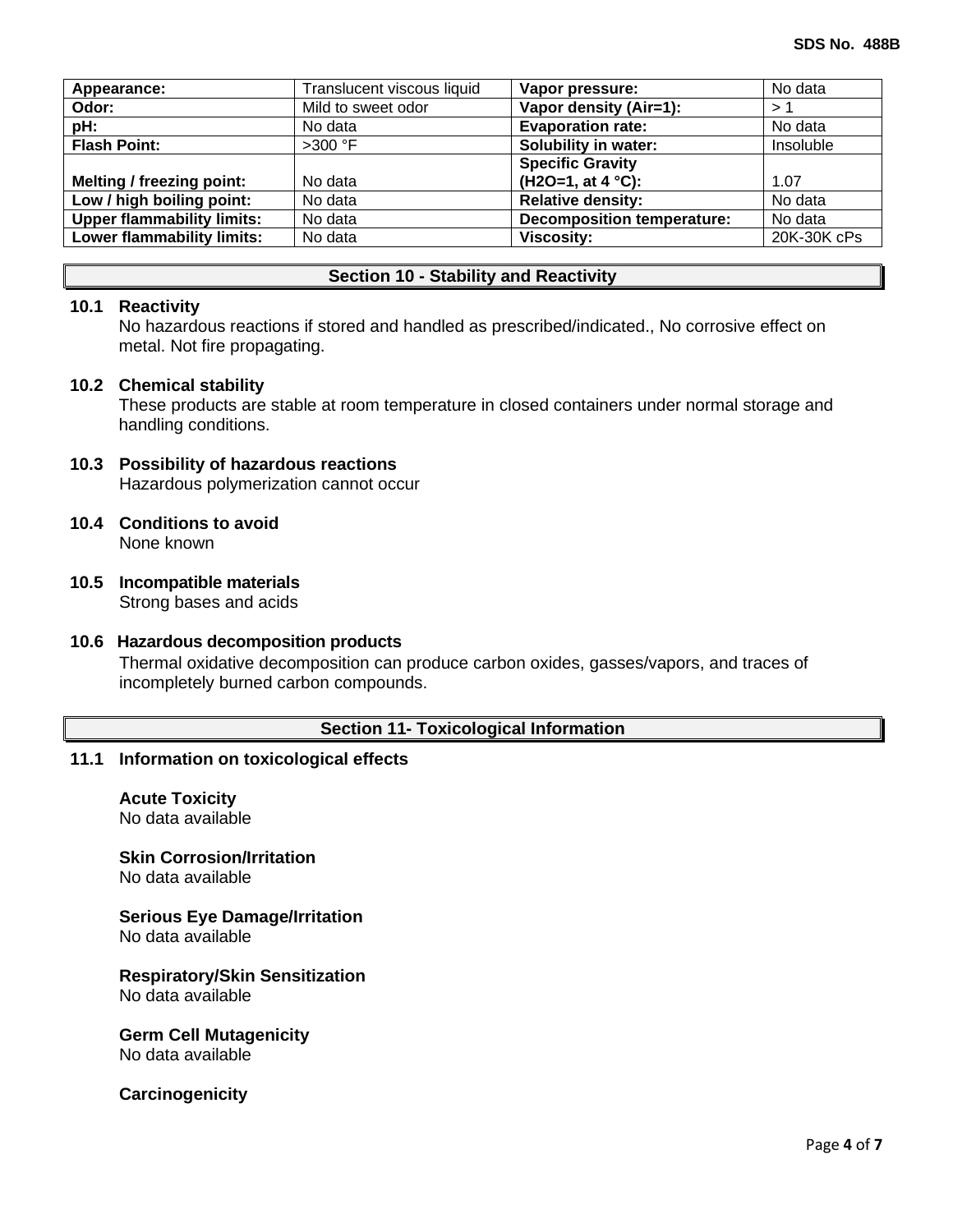No component of these products present at levels greater than or equal to 0.1% is identified as a carcinogen or potential carcinogen by IARC, ACGIH or NTP.

#### **Reproductive Toxicity**

No data available

# **Specific Target Organ Toxicity – Single Exposure**

No data available

**Specific Target Organ Toxicity – Repeated Exposure** No data available

#### **Aspiration Hazard** No data available

#### **Potential Health Effects – Miscellaneous** No data available

#### **Section 12 - Ecological Information**

- **12.1 Toxicity** No data available
- **12.2 Persistence and Degradability** No data available
- **12.3 Bioaccumulative Potential** No data available
- **12.4 Mobility in Soil** No data available
- **12.5 Results of PBT and vPvB assessment** No data available
- **12.6 Other Adverse Effects**

No data available

# **Section 13 - Disposal Considerations**

# **13.1 Waste treatment methods**

Under Resource Conservation and Recovery Act (RCRA) it is the responsibility of the user of the product to determine at the time of disposal whether the product meets RCRA criteria for hazardous waste as defined in 40 CFR Part 261. Waste management should be in full compliance with federal, state and local laws. Regulations may vary in various locations. Waste characterizations and compliance with applicable laws are the responsibility solely of the waste generator.

#### **Container disposal**

Steel drums must be emptied and can be sent to a licensed drum reconditioner for reuse, a scrap metal dealer or an approved landfill. Do not attempt to refill or clean containers since residue is difficult to remove. Under no circumstances should empty drums be burned or cut open with gas or electric torch as toxic decomposition products may be liberated. Do not reuse empty containers.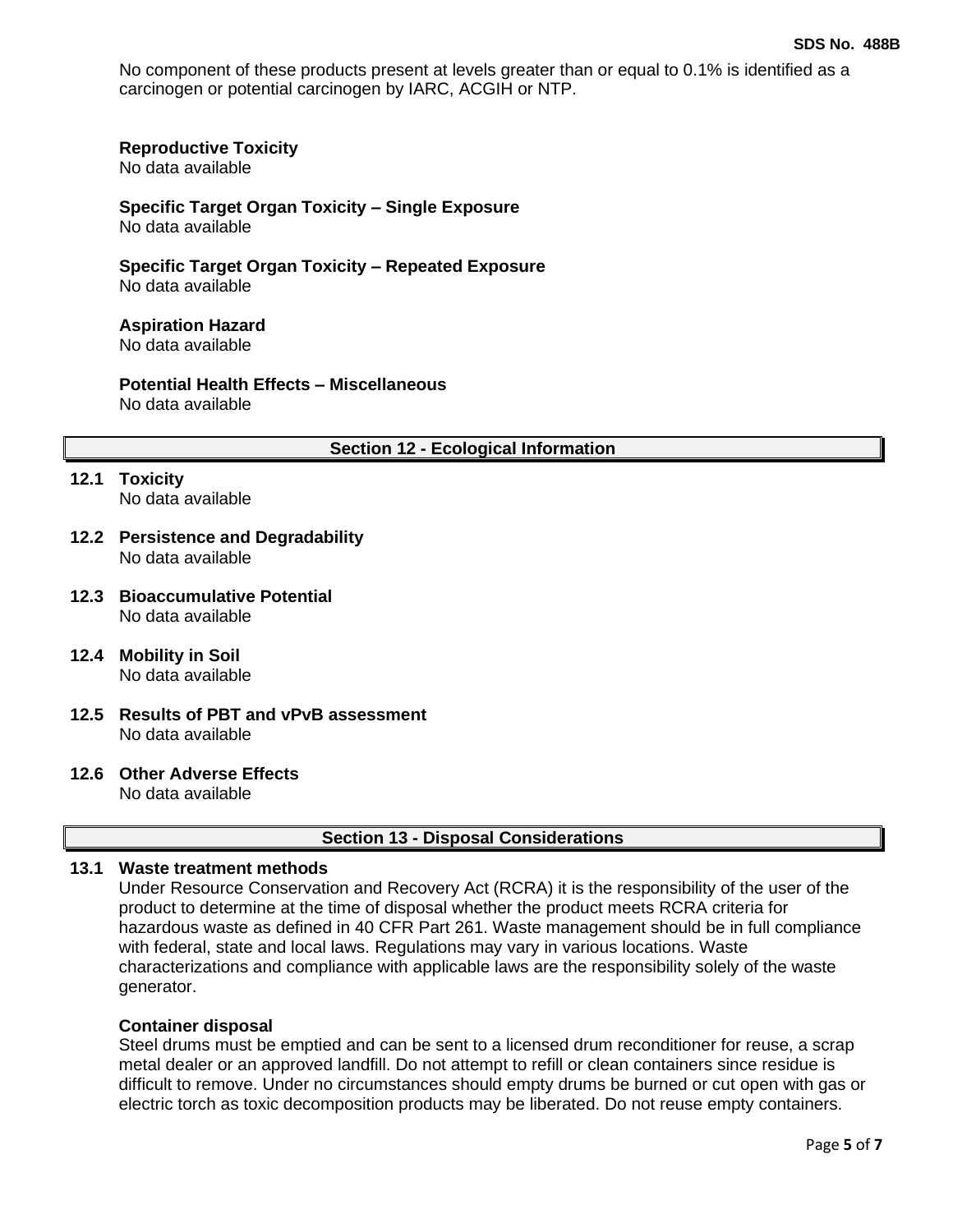# **Not regulated by DOT / IMDG / IATA**

# **Section 15 - Regulatory Information**

#### **15.1 Safety health and environmental regulations/legislation specific for the substance or mixture:**

# **REACH: Regulation (EC) No 1907/2006 of The European Parliament and of The Council of December 2006 (including amendments and corrigenda as of January 2021)**

This product complies with REACH or is not subject to regulation under REACH. The product does not contain an ingredient listed on either the Candidate List or Authorization List for Substances of Very High Concern (SVHC).

# **In the United States (EPA Regulations) TSCA Inventory Status (40 CFR710)**

All components of this formulation are listed in the TSCA Inventory. No component of this formulation has been determined to be subject to manufacturing or use restrictions under the Significant New Use Rules (SNURs).

# **CERCLA Hazardous Substance List (40 CFR 302.4)**

None known.

# **SARA 302 Components**

No chemicals in this material are subject to the reporting requirements of SARA Title III, Section 302.

**Superfund Amendments and Reauthorization Act of 1986 Title lll (Emergency Planning and community Right-to-Know Act of 1986) Sections 311 and 312** None

# **Superfund Amendments and Reauthorization Act of 1986 Title lll (Emergency Planning and Community Right-to-Know Act of 1986) Section 313**

This material does not contain any chemical components with known CAS numbers that exceed the threshold (De Minimis) reporting levels established by SARA Title III, Section 313.

**California Proposition 65:** This product does not intentionally contain any chemicals known to the state of California to cause cancer, birth defects or other reproductive harm.

# **15.2 Chemical safety assessment**

No chemical safety assessment has been carried out for this substance/mixture by the supplier.



**Revision Date: June 28, 2021 Version: 2.0**